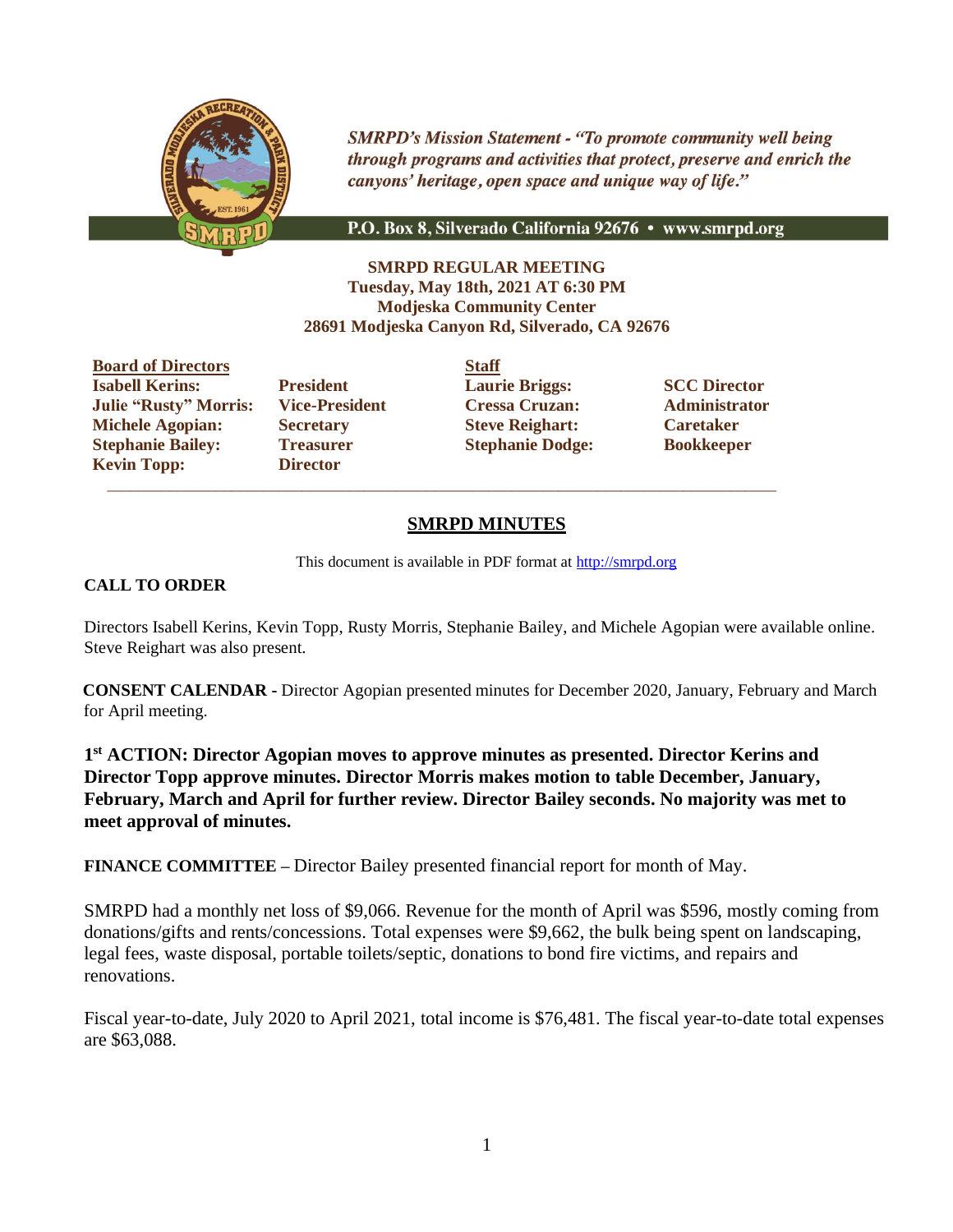According to the Balance Sheet as of April 30, 2021 there was \$137,088 in the County Checking Account and \$132,455 in the BofA Rec Checking Account. The balance sheet reflects assets and money owed, not spent.

Director Bailey has posted the 2021-2022 Budget in the OC Register and on the door of the Silverado Community Center.

Net loss for Silverado Children's Center for April 2021 is \$3,492. The total income was \$20,869, down about \$10,000, as the previous month included a lump sum payment from the Children's Home Society. Total expenses were \$24,360, of which \$12,825 was from salaries and wages. Tuition was \$17,914. Ideally, tuition should cover insurance expenses (health, worker's comp), salaries and wages, and payroll expenses. For April were \$15,959.

Fiscal year-to-date (July 2020 – April 2021) total income is \$178,460. Fiscal year-to-date total expenses were \$167,703. According to the *Balance Sheet* on Apr. 30<sup>th</sup> there was \$2,146 in the BofA Checking, and \$18,552 in the Business Savings BofA Account. The balance sheet reflects assets and money owed, not spent. According to the *BofA website*, on Apr. 30, 2021, there was \$4,535 in the BofA Checking Account and \$18,553 in the Business Savings BofA Account.

# **2 nd ACTION: Director Morris moves to approve financial report as presented. Director Topp seconds. All present voted aye.**

**TREASURER'S REPORT –** CONTINUED – Director Bailey recommended changing banks from Bank of America to Union Bank. It was discovered that Union Bank is more forgiving, have lower fee's, allow lower balances and our bookkeeper speaks highly of working with them. Director Agopian also mentioned previously positive experiences with Union Bank. There are several branches near Silverado Canyon, which will benefit the district. Director Bailey is working with a Union Bank Specialist to open the new accounts.

Director Kerins presents Resolution 5182021-1.

# **3 rd ACTION: Director Kerins makes a motion to approve Resolution 5182021-1 regarding moving SMRPD & SCC Accounts to Union Bank. All Directors voted aye by roll call.**

Director Bailey reports on the budget and opening the floor to public comments on budget as posted – no comments or input. Director Kerins presents Resolution 5182021-2.

# **4 th ACTION: Director Kerins makes a motion to approve Resolution 5182021-2 for approval and adoption of the 2021-2022 budget as presented. All Directors voted aye by roll call.**

Lastly, Director Bailey recommends we move forward with the contract with Johnson & Johnson as the board has received bid of \$8,000 to conduct next 3 years of audits for the special district. Our district audit needs are a bit different from other small districts due to the added childcare enterprise. It was discussed that their fees are competitive and this company has worked well with our district over the years. Director Kerins recommends getting another bid. Director Topp stated in the past there have been other bids, however Johnson & Johnson has always been the most competitive bid.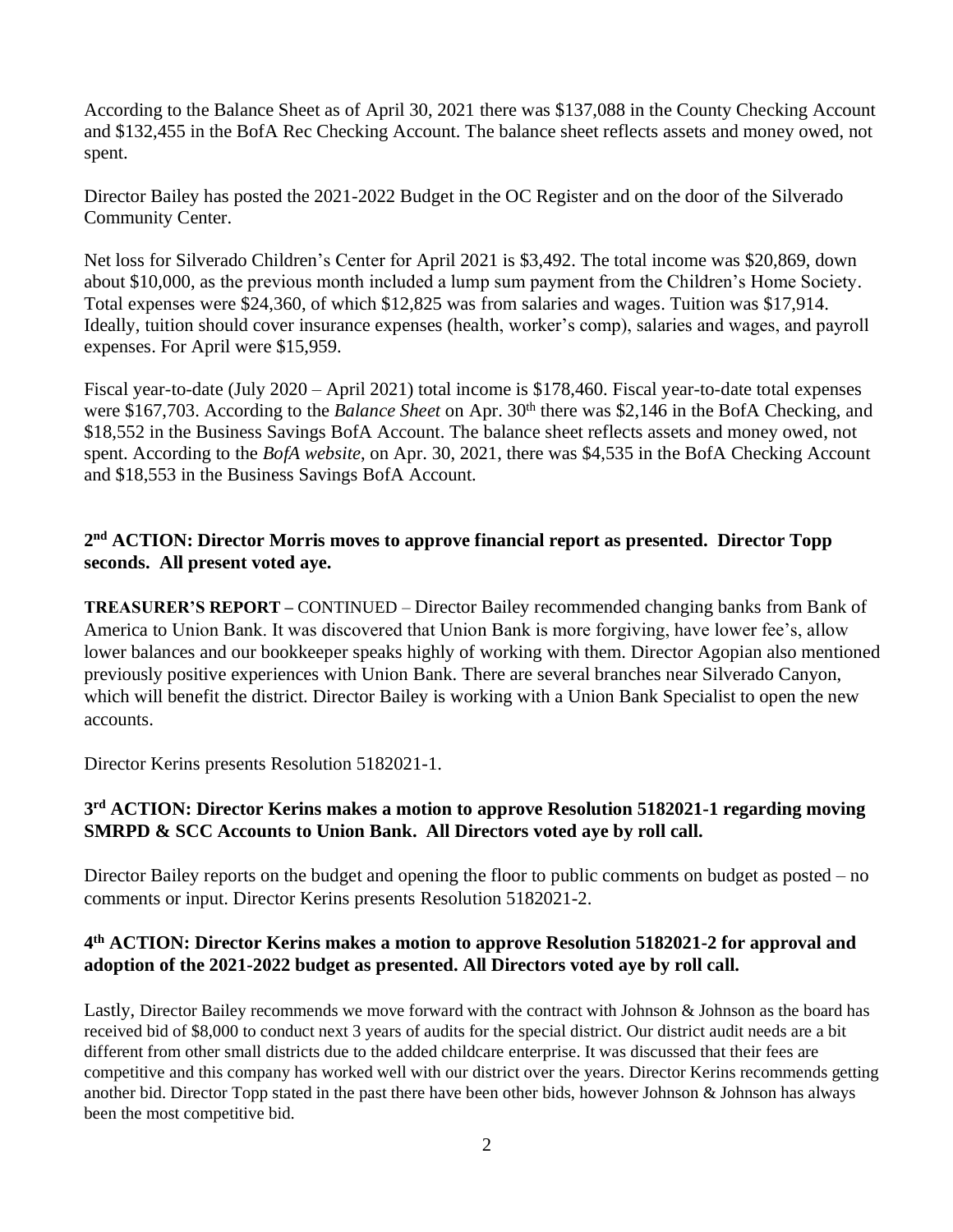**5 th ACTION: Director Topp makes motion to approve Johnson & Johnson contract for auditing of SMRPD special district audit for three years consecutive. Director Bailey seconds. All present voted aye.**

### **OTHER DISTRICT BUSINESS**

Director Kerins presents Resolution 5182021-3.

**6 th ACTION: Director Kerins makes a motion to approve Resolution 5182021-3 regarding continuing dates and location of board meetings in person and via online meeting platform. All Directors voted aye by roll call.**

Director Kerins presents Resolution 5182021-4.

**7 th ACTION: Director Kerins makes a motion to approve Resolution 5182021-4 regarding approval of current SMRPD rental fees increase and policy updates. All Directors voted aye by roll call.**

Director Kerins presents Resolution 5182021-5.

**8 th ACTION: Director Kerins makes a motion to approve Resolution 5182021-5 regarding approval of updated Silverado Children's Center tuition and fees increase and policy updates as received by the SCC Director. All Directors voted aye by roll call.**

Director Kerins presents Resolution 5182021-6.

**9 th ACTION: Director Kerins makes a motion to approve Resolution 5182021-6 regarding SMRPD authorization to receive warrants and other documents from the Orange County Auditor-Controller's Office. All Directors voted aye by roll call.**

Director Kerins presents Resolution 5182021-7.

**10th ACTION: Director Kerins makes a motion to approve Resolution 5182021-7 regarding the process of public works projects and repairs for repairs and maintenance of District properties without a bidding process of up to \$5,000 a month, all other public works projects will require a minimum of 3 written bids if over \$5,001. All Directors voted aye by roll call.**

Director Kerins presents Resolution 5182021-8.

**11th ACTION: Director Kerins makes a motion to approve Resolution 5182021-8 regarding records management system and document retention policy. All Directors voted aye by roll call.**

Director Kerins presents Resolution 5182021-9.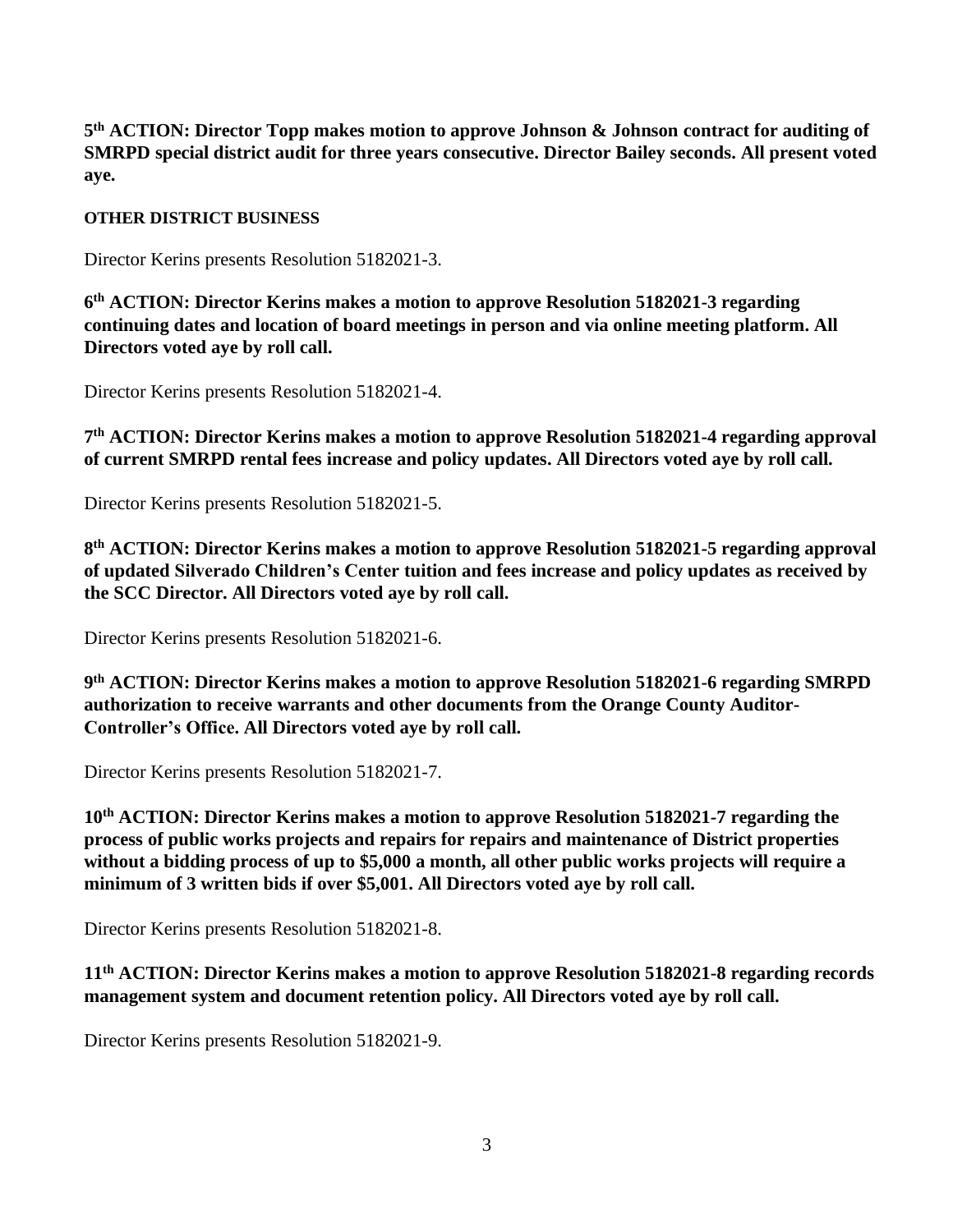**12th ACTION: Director Kerins makes a motion to approve Resolution 5182021-9 regarding appreciation to Tara Sayare for her devoted service to the District. All Directors voted aye by roll call.**

Director Kerins presents Resolution 5182021-10.

**13 th ACTION: Director Kerins makes a motion to approve Resolution 5182021-10 regarding appreciation to Francesca Duff for her devoted service to the District. All Directors voted aye by roll call.**

Director Kerins presents Resolution 5182021-11.

**14 th ACTION: Director Kerins makes a motion to approve Resolution 5182021-11 regarding appreciation to OCFA Station 14 for service to community during 2020 Silverado and Bond Fires. All Directors voted aye by roll call.**

Director Kerins presents Resolution 5182021-12.

**15 th ACTION: Director Kerins makes a motion to approve Resolution 5182021-12 regarding appreciation to OCFA Station 15 for service to community during 2020 Silverado and Bond Fires. All Directors voted aye by roll call.**

Director Kerins presents Resolution 5182021-13.

**16 th ACTION: Director Kerins makes a motion to approve Resolution 5182021-13 regarding appreciation to OCFA Station 16 for service to community during 2020 Silverado and Bond Fires. All Directors voted aye by roll call.**

Director Kerins presents Resolution 5182021-14.

**17 th ACTION: Director Kerins makes a motion to approve Resolution 5182021-14 regarding appreciation to U.S. Forest Service Silverado Fire Station 26 for service to community during 2020 Silverado and Bond Fires. All Directors voted aye by roll call.**

**Donation Center** – Director Kerins reported that motion from last meeting for donation proceeds for Mike Silbermann were incorrectly stated. Original motion was for \$1,022. The correct amount should be \$946 (\$855 from Rattlesnake Aversion Training and \$76 from final donation center event). New motion needed for correct amount.

# **18 th ACTION: Director Agopian makes motion to approve updated funds of \$946 for Mike Silbermann. Directors Morris and Topp seconds. All present voted aye.**

**Senior Lunch Bunch Coordinator** – Director Kerins presented that a closed session meeting will be held later to discuss Employee vs. Independent Contractor status.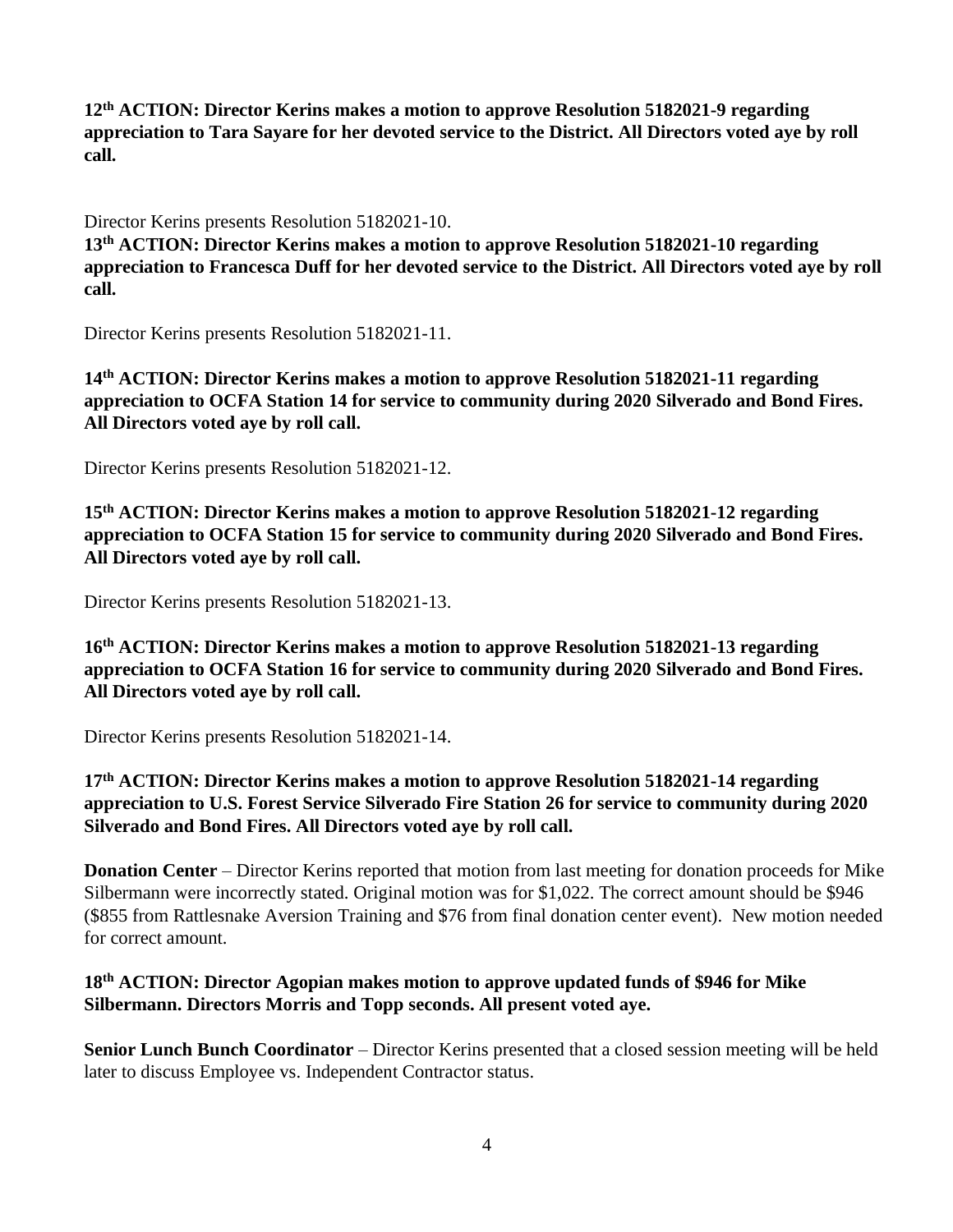**Silverado Country Fair –** Director Kerins presented event update. The Friends of the Silverado Children's Center will be present and participate by holding the raffle and coordinating children's area. The event will be slightly different from past events, advertising budget will be much smaller, with a local representation. This event is planned for October 9 & 10.

**CARPD and CSDA – Special District Relief and Grant Discussion –** Director Kerins reported SMRPD does not quality for CARPD grants. SMRPD does quality for CSDA grant, it is required that a qualifying letter be written by directors to lobby COVID funds from California lawmakers in conjunction with the coalition representing 58% of the State of California special districts. The Directors concluded a special meeting will be held to discuss this matter further.

**ICL – Vaccination Clinic –** Director Kerins reported the ICL requested use of the community center to distribute vaccinations and requested fees associated with this event be waived due to a community based event.

## **19th ACTION – Director Bailey makes motion to waive any fees associated with the ICL vaccination clinic held on May 12th. Director Topp seconds. All present vote aye.**

**SMRPD Handbook Update –** Director Morris reported waiting on recent resolutions passed at this May 2021 meeting for the final presentation of the updated Handbook to the board.

**SMRPD – Goals Update –** Director Kerins requests all directors look over existing goals and recommended revisions to be submitted to her. Director Morris will mail out currently goals to directors.

**SILVERADO CHILDREN'S CENTER (SCC) OVERSIGHT COMMITTEE –** Director Kerins reported that in March 2020 we had 53 registered children, as of April 8<sup>th</sup> SCC has 39 kids currently enrolled. The SCC has increased staff to 6 and is looking to hire another teacher. The Open House went very well. Of the 14 tours given, 11 have registered. Conversion rate is high.

**Trike -A-Thon aka Wheelie Fun Festival** – Event happening on June 5<sup>th</sup>.

**Donation from Giracci Vineyards & Farms –** Director Agopian presented Giracci Vineyards donation of \$527 from December 2020 Raffle for SCC. 100% of the proceeds went to the SCC.

**FACILITIES/SAFETY/MAINTENANCE COMMITTEE** – Director Topp reported fence maintenance and painting quote submitted. CAPRI visit will be handled by Director Kerins and Steve Reighart. Back flow will also be tested and taken care of at the end of May.

Director Kerins reported concerns regarding functionality of sink in kitchen in Building A.

**RECREATION COMMITTEE –** Director Kerins reported reopening criteria has been met, Concert Series and Hamburger Stand requirements have met COVID requirements. The proceeds from the Hamburger Stand sales were \$1,542 with expenses of \$728. The profit was \$814. The Blood Drive has been scheduled for June 15<sup>th</sup>. Art Classes will begin soon. The Summer Rec Program has 7 children signed up; the goal is 12. The program is one month away from starting. We are waiting on all the paperwork from the Home School Program. We are working very closely with them to make sure that their schedule compliments the rest of the activities on the calendar.